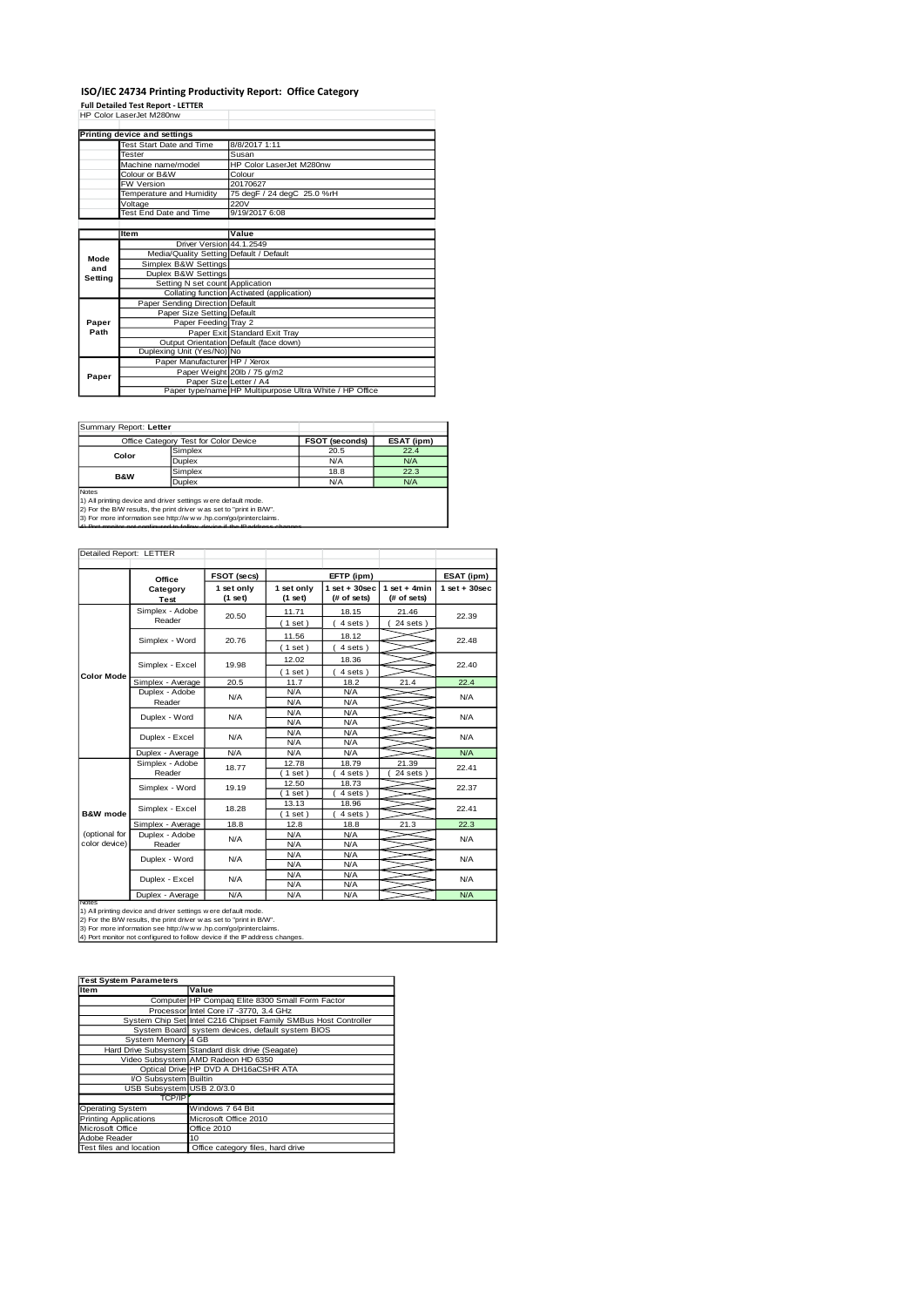#### **ISO/IEC 24734 Printing Productivity Report: Office Category**

T

**Full Detailed Test Report - A4** HP Color LaserJet M280nw

|         | Printing device and settings            |                                                         |
|---------|-----------------------------------------|---------------------------------------------------------|
|         | Test Start Date and Time                | 8/8/2017 1:11                                           |
|         | Tester                                  | Susan                                                   |
|         | Machine name/model                      | HP Color LaserJet M280nw                                |
|         | Colour or B&W                           | Colour                                                  |
|         | FW Version                              | 20170627                                                |
|         | Temperature and Humidity                | 75 degF / 24 degC 25.0 %rH                              |
|         | Voltage                                 | 220V                                                    |
|         | Test End Date and Time                  | 9/19/2017 6:08                                          |
|         |                                         |                                                         |
|         | Item                                    | Value                                                   |
|         | Driver Version 44.1.2549                |                                                         |
| Mode    | Media/Quality Setting Default / Default |                                                         |
| and     | Simplex B&W Settings                    |                                                         |
| Setting | Duplex B&W Settings                     |                                                         |
|         | Setting N set count Application         |                                                         |
|         |                                         | Collating function Activated (application)              |
|         | Paper Sending Direction Default         |                                                         |
|         | Paper Size Setting Default              |                                                         |
| Paper   | Paper Feeding Tray 2                    |                                                         |
| Path    |                                         | Paper Exit Standard Exit Tray                           |
|         |                                         | Output Orientation Default (face down)                  |
|         | Duplexing Unit (Yes/No) No              |                                                         |
|         | Paper Manufacturer HP / Xerox           |                                                         |
| Paper   |                                         | Paper Weight 20lb / 75 g/m2                             |
|         | Paper Size Letter / A4                  |                                                         |
|         |                                         | Paper type/name HP Multipurpose Ultra White / HP Office |

Summary Report: **A4**

|                | Office Category Test for Color Device | <b>FSOT (seconds)</b> | ESAT (ipm) |
|----------------|---------------------------------------|-----------------------|------------|
| Colour         | Simplex                               | 21.0                  | 21.1       |
|                | <b>Duplex</b>                         | N/A                   | N/A        |
| <b>B&amp;W</b> | Simplex                               | 19.4                  | 21.2       |
|                | <b>Duplex</b>                         | N/A                   | N/A        |
| Notes          |                                       |                       |            |

Notes<br>1) All printing device and driver settings were default mode.<br>2) For the B/W results, the print driver was set to "print in B/W".<br>3) For more information see http://w.w.v.hp.com/go/printerclaims.<br>4) Por more informat

| Detailed Report: A4            |                           |                         |                          |                                |                               |                   |  |
|--------------------------------|---------------------------|-------------------------|--------------------------|--------------------------------|-------------------------------|-------------------|--|
|                                | Office                    | FSOT (secs)             | EFTP (ipm)               |                                |                               | ESAT (ipm)        |  |
|                                | Category<br>Test          | 1 set only<br>$(1$ set) | 1 set only<br>(1 set)    | $1$ set + 30sec<br>(# of sets) | $1$ set + 4min<br>(# of sets) | $1$ set $+30$ sec |  |
|                                | Simplex - Adobe<br>Reader | 20.98                   | 11.44<br>(1 set)         | 17.39<br>4 sets)               | 20.17<br>23 sets              | 21.17             |  |
|                                | Simplex - Word            | 21.12                   | 11.37<br>(1 set)         | 17.44<br>4 sets)               |                               | 21.21             |  |
| Colour                         | Simplex - Excel           | 20.62                   | 11.64<br>(1 set)         | 17.58<br>4 sets)               |                               | 21.21             |  |
| Mode                           | Simplex - Average         | 21.0                    | 11.4                     | 17.4                           | 20.1                          | 21.1              |  |
|                                | Duplex - Adobe<br>Reader  | N/A                     | N/A<br>N/A               | N/A<br>N/A                     |                               | N/A               |  |
|                                | Duplex - Word             | N/A                     | N/A<br>N/A               | N/A<br>N/A                     |                               | N/A               |  |
|                                | Duplex - Excel            | N/A                     | N/A<br>N/A<br>N/A<br>N/A |                                | N/A                           |                   |  |
|                                | Duplex - Average          | N/A                     | N/A                      | N/A                            |                               | N/A               |  |
|                                | Simplex - Adobe<br>Reader | 19.19                   | 12.50<br>$1$ set)        | 17.86<br>4 sets                | 19.93<br>23 sets              | 21.20             |  |
|                                | Simplex - Word            | 19.62                   | 12.23<br>$1$ set         | 17.84<br>4 sets)               |                               | 21.20             |  |
| B&W mode                       | Simplex - Excel           | 19.20                   | 12.49<br>$1$ set)        | 17.96<br>4 sets)               |                               | 21.20             |  |
|                                | Simplex - Average         | 19.4                    | 12.4                     | 17.8                           | 19.9                          | 21.2              |  |
| (optional for<br>color device) | Duplex - Adobe<br>Reader  | N/A                     | N/A<br>N/A               | N/A<br>N/A                     |                               | N/A               |  |
|                                | Duplex - Word             | N/A                     | N/A<br>N/A               | N/A<br>N/A                     |                               | N/A               |  |
|                                | Duplex - Excel            | N/A                     | N/A<br>N/A               | N/A<br>N/A                     |                               | N/A               |  |
| <b>Notes</b>                   | Duplex - Average          | N/A                     | N/A                      | N/A                            |                               | N/A               |  |

Notes<br>1) All printing device and driver settings were default mode.<br>2) For the B/W results, the print driver was set to "print in B/W".<br>3) For more information see http://w.w. vhp.com/go/printerclaims.<br>4) Port monitor not

| <b>Test System Parameters</b> |                                                                 |
|-------------------------------|-----------------------------------------------------------------|
| Item                          | Value                                                           |
|                               | Computer HP Compaq Elite 8300 Small Form Factor                 |
|                               | Processor Intel Core i7 -3770, 3.4 GHz                          |
|                               | System Chip Set Intel C216 Chipset Family SMBus Host Controller |
|                               | System Board system devices, default system BIOS                |
| System Memory 4 GB            |                                                                 |
|                               | Hard Drive Subsystem Standard disk drive (Seagate)              |
|                               | Video Subsystem AMD Radeon HD 6350                              |
|                               | Optical Drive HP DVD A DH16aCSHR ATA                            |
| VO Subsystem Builtin          |                                                                 |
| USB Subsystem USB 2.0/3.0     |                                                                 |
| TCP/IP                        |                                                                 |
| <b>Operating System</b>       | Windows 7 64 Bit                                                |
| <b>Printing Applications</b>  | Microsoft Office 2010                                           |
| Microsoft Office              | Office 2010                                                     |
| Adobe Reader                  | 10                                                              |
| Test files and location       | Office category files, hard drive                               |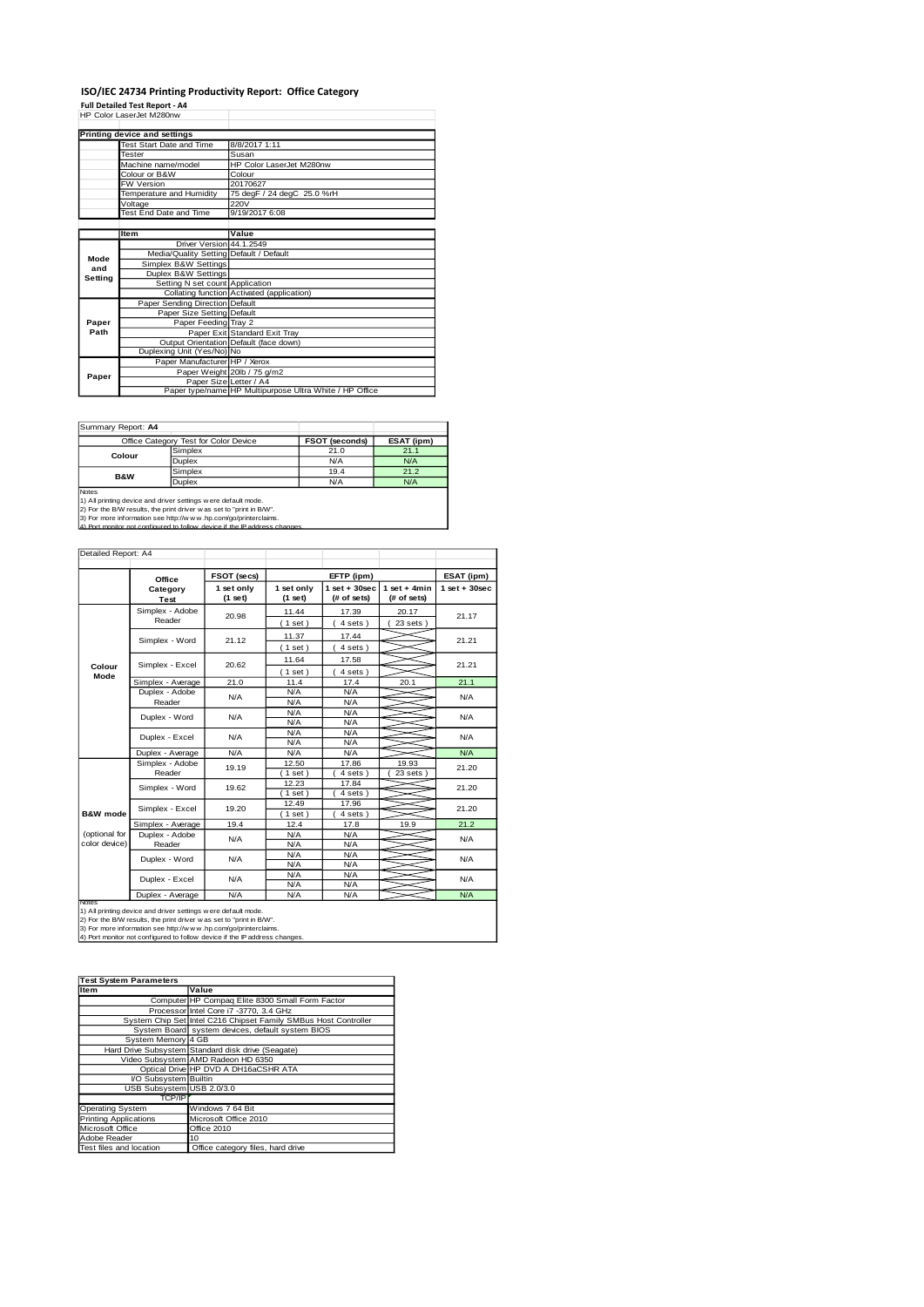#### **ISO/IEC 24734 Printing Productivity Report: Office Category**

**Feature Performance Full Report - Office Feature Performance Test** HP Color LaserJet M280nw

|         | Printing device and settings            |                                                         |
|---------|-----------------------------------------|---------------------------------------------------------|
|         | Test Start Date and Time                | 8/8/2017 1:11                                           |
|         | Tester                                  | Susan                                                   |
|         | Machine name/model                      | HP Color LaserJet M280nw                                |
|         | Colour or B&W                           | Colour                                                  |
|         | <b>FW Version</b>                       | 20170627                                                |
|         | Temperature and Humidity                | 75 degF / 24 degC 25.0 %rH                              |
|         | Voltage                                 | 220V                                                    |
|         | Test End Date and Time                  | 9/19/2017 6:08                                          |
|         |                                         |                                                         |
|         | Item                                    | Value                                                   |
|         | Driver Version 44.1.2549                |                                                         |
| Mode    | Media/Quality Setting Default / Default |                                                         |
| and     | Simplex B&W Settings                    |                                                         |
| Setting | Duplex B&W Settings                     |                                                         |
|         | Setting N set count Application         |                                                         |
|         |                                         | Collating function Activated (application)              |
|         | Paper Sending Direction Default         |                                                         |
|         | Paper Size Setting Default              |                                                         |
| Paper   | Paper Feeding Tray 2                    |                                                         |
| Path    |                                         | Paper Exit Standard Exit Tray                           |
|         |                                         | Output Orientation Default (face down)                  |
|         | Duplexing Unit (Yes/No) No              |                                                         |
|         | Paper Manufacturer HP / Xerox           |                                                         |
| Paper   |                                         | Paper Weight 20lb / 75 g/m2                             |
|         | Paper Size Letter / A4                  |                                                         |
|         |                                         | Paper type/name HP Multipurpose Ultra White / HP Office |

| <b>ISO Print Productivity Report: Feature Performance Test Summary</b>                                                                                                                                                                                                                             |         |                               |                                      |  |  |  |
|----------------------------------------------------------------------------------------------------------------------------------------------------------------------------------------------------------------------------------------------------------------------------------------------------|---------|-------------------------------|--------------------------------------|--|--|--|
|                                                                                                                                                                                                                                                                                                    |         |                               | <b>Feature Performance Ratio</b>     |  |  |  |
| <b>Printing Modes</b>                                                                                                                                                                                                                                                                              |         | A5 and Legal                  |                                      |  |  |  |
| (Feature Adobe Reader - Office test file)                                                                                                                                                                                                                                                          |         | FSOT (base)<br>FSOT (feature) | <b>ESAT (feature)</b><br>ESAT (base) |  |  |  |
| A5 Landscape Feed - Colour                                                                                                                                                                                                                                                                         | Simplex | 99%                           | 99%                                  |  |  |  |
| <b>A5 Portrait Feed - Colour</b>                                                                                                                                                                                                                                                                   | Simplex | 59%                           | 26%                                  |  |  |  |
| Legal - Colour                                                                                                                                                                                                                                                                                     | Simplex |                               |                                      |  |  |  |
| Legal - Colour                                                                                                                                                                                                                                                                                     | Duplex  |                               |                                      |  |  |  |
| A5 Landscape Feed - B/W                                                                                                                                                                                                                                                                            | Simplex | 139%                          | 181%                                 |  |  |  |
| A5 Portrait Feed - B/W                                                                                                                                                                                                                                                                             | Simplex | 58%                           | 26%                                  |  |  |  |
| Legal - B/W                                                                                                                                                                                                                                                                                        | Simplex |                               |                                      |  |  |  |
| Legal - B/W<br>Duplex                                                                                                                                                                                                                                                                              |         |                               |                                      |  |  |  |
| <b>Notes</b><br>1) All printing device and driver settings w ere default mode.<br>2) Test conducted with 8-paper Office Feature Performance file.<br>3) For more information see http://www.hp.com/go/printerclaims.<br>4) Port monitor not configured to follow device if the IP address changes. |         |                               |                                      |  |  |  |

| Feature Performance Full Report - Feature Printing Mode: 'Office' Feature Performance Test                                                                                                                                                                                                         |                              |                            |                            |                                 |                                         |                                      |
|----------------------------------------------------------------------------------------------------------------------------------------------------------------------------------------------------------------------------------------------------------------------------------------------------|------------------------------|----------------------------|----------------------------|---------------------------------|-----------------------------------------|--------------------------------------|
| <b>Printing Modes</b><br>Feature Adobe Reader - Office                                                                                                                                                                                                                                             | <b>Base Printing</b><br>Mode |                            | <b>Feature Performance</b> |                                 |                                         |                                      |
| test file (8-page)                                                                                                                                                                                                                                                                                 |                              |                            | A5 and Legal               |                                 |                                         |                                      |
|                                                                                                                                                                                                                                                                                                    | <b>FSOT</b><br><b>Base</b>   | <b>ESAT</b><br><b>Base</b> | 1 set<br>FSOT (secs)       | $1$ set $+30$ sec<br>ESAT (ipm) | FSOT (base)<br><b>FSOT</b><br>(feature) | <b>ESAT (feature)</b><br>ESAT (base) |
| Simplex A5 Landscape Feed - Colour                                                                                                                                                                                                                                                                 | 32.88                        | 21.2                       | 33.25                      | 21.1                            | 99%                                     | 99%                                  |
| Simplex A5 Portrait Feed - Colour                                                                                                                                                                                                                                                                  | 32.88                        | 21.2                       | 56.31                      | 5.7                             | 59%                                     | 26%                                  |
| Legal Simplex - Colour                                                                                                                                                                                                                                                                             | 32.88                        | 21.2                       |                            |                                 |                                         |                                      |
| Legal Duplex - Colour                                                                                                                                                                                                                                                                              | 32.88                        | 21.2                       |                            |                                 |                                         |                                      |
| Simplex A5 Landscape Feed - B/W                                                                                                                                                                                                                                                                    | 31.39                        | 21.19                      | 22.59                      | 38.5                            | 139%                                    | 181%                                 |
| Simplex A5 Portrait Feed - B/W                                                                                                                                                                                                                                                                     | 31.39                        | 21.19                      | 54.58                      | 5.7                             | 58%                                     | 26%                                  |
| Legal Simplex - B/W                                                                                                                                                                                                                                                                                | 31.39                        | 21.19                      |                            |                                 |                                         |                                      |
| Legal Duplex - B/W                                                                                                                                                                                                                                                                                 | 31.39                        | 21.19                      |                            |                                 |                                         |                                      |
| <b>Notes</b><br>1) All printing device and driver settings w ere default mode.<br>2) Test conducted w ith 8-paper Office Feature Performance file<br>3) For more information see http://www.hp.com/go/printerclaims.<br>4) Port monitor not configured to follow device if the IP address changes. |                              |                            |                            |                                 |                                         |                                      |

|           | <b>Test System Parameters</b> |                                                                 |
|-----------|-------------------------------|-----------------------------------------------------------------|
|           | Item                          | Value                                                           |
|           |                               | Computer HP Compaq Elite 8300 Small Form Factor                 |
|           |                               | Processor Intel Core i7 -3770, 3.4 GHz                          |
|           |                               | System Chip Set Intel C216 Chipset Family SMBus Host Controller |
|           |                               | System Board system devices, default system BIOS                |
| Test      | System Memory 4 GB            |                                                                 |
| System    |                               | Hard Drive Subsystem Standard disk drive (Seagate)              |
|           |                               | Video Subsystem AMD Radeon HD 6350                              |
|           |                               | Optical Drive HP DVD A DH16aCSHR ATA                            |
|           | I/O Subsystem Builtin         |                                                                 |
|           | USB Subsystem USB 2.0/3.0     |                                                                 |
| <b>VO</b> | <b>TCP/IP</b>                 |                                                                 |
|           | Operating System              | Windows 7 64 Bit                                                |
|           | <b>Printing Applications</b>  | Microsoft Office 2010                                           |
|           | Software Microsoft Office     | Office 2010                                                     |
|           | Adobe Reader                  | 10                                                              |
|           | Test files and location       | Office category files, hard drive                               |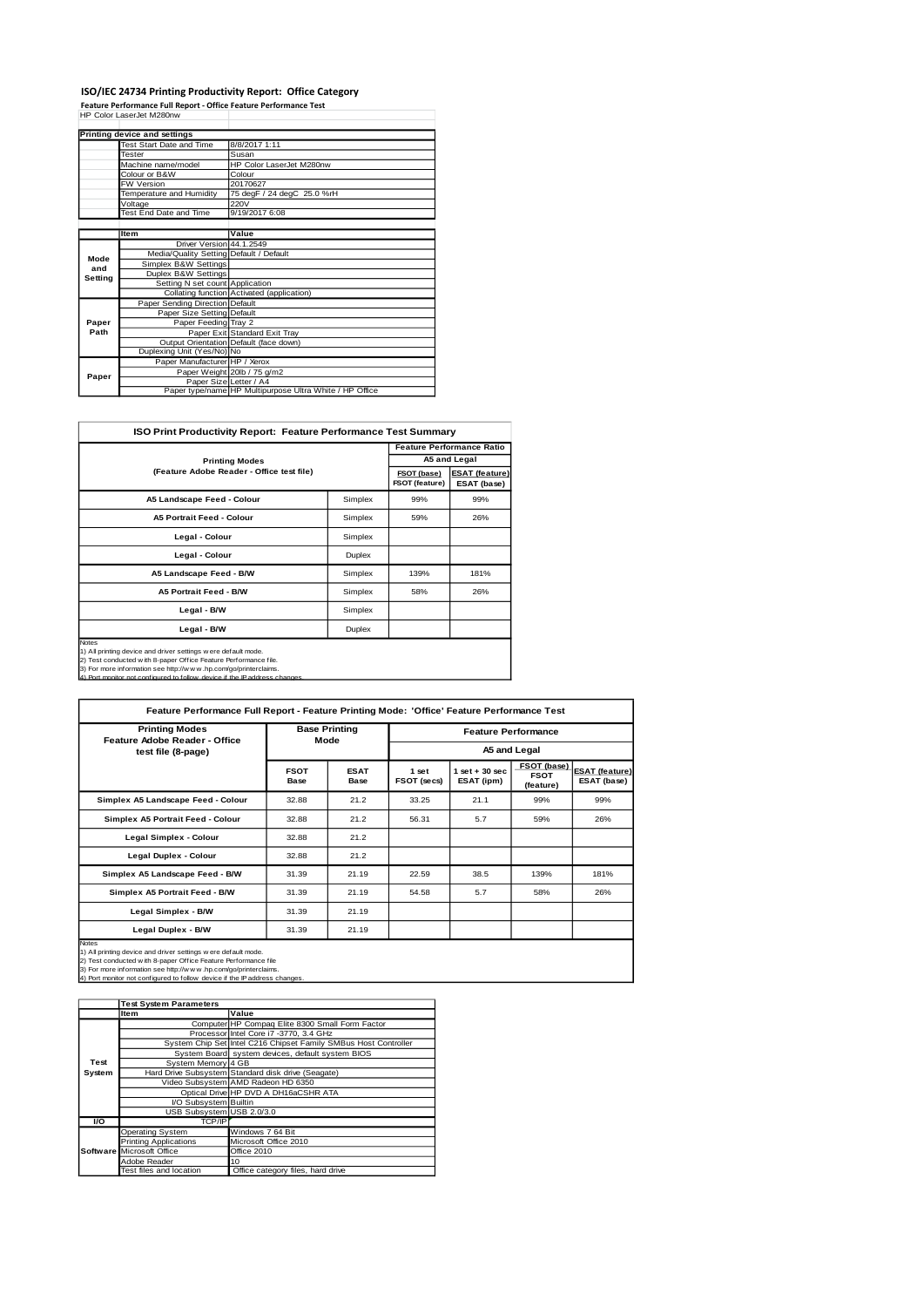### **ISO/IEC 17629 First Print Out Time Report: Office Category**

**Full Detailed Test Report - LETTER** HP Color LaserJet M280nw

|            | Printing device and settings |                                |  |  |
|------------|------------------------------|--------------------------------|--|--|
|            | Test Start Date and Time     | 8/8/2017 1:11                  |  |  |
|            | Tester                       | Susan                          |  |  |
|            | Machine name/model           | HP Color LaserJet M280nw       |  |  |
|            | Colour or B&W                | Colour                         |  |  |
|            | <b>FW Version</b>            | 20170627                       |  |  |
|            | Configuration (options)      | Default                        |  |  |
|            | Controller                   | 11500                          |  |  |
|            | Printing device page count   | Not Specified                  |  |  |
|            | Printing supplies page count | Not Specified                  |  |  |
|            | Temperature and Humidity     | 75 degF / 24 degC 25.0 %rH     |  |  |
|            | Voltage                      | 220V                           |  |  |
|            | Test End Date and Time       | 9/19/2017 6:08                 |  |  |
|            |                              |                                |  |  |
|            | <b>Item</b>                  | Value                          |  |  |
| Mode       | PDL and driver version       | 44.1.2549                      |  |  |
| and        | Print Quality mode           | default                        |  |  |
| Setting    | <b>B&amp;W</b> settings      | default                        |  |  |
|            | Paper feed orientation       | Short Edge                     |  |  |
| Paper      | Paper type setting           | default                        |  |  |
|            | Paper feeding                | Standard cassette              |  |  |
|            | Paper exit                   | Standard exit tray             |  |  |
| Paper Path | Output orientation           | default (face up or face down) |  |  |

**FPOT from Ready** ( Simplex 11.86 Duplex Simplex 10.14 **Duplex ISO First Page Out Time Summary Report: Office Category** Summary Report: **Letter Color B&W**

Notes<br>1) All printing device and driver settings were default mode.<br>2) For the BAV results, the print driver was ast to "print in BVV".<br>3) For more information see http://www.hp.com/go/printerclaims.<br>4) Port monitor not co

|                                |                                                                                                                                                                                                                                                                                                                                                                                                         |                           | ISO First Page Out Time Report: Office Category |                              |                            |                    |            |
|--------------------------------|---------------------------------------------------------------------------------------------------------------------------------------------------------------------------------------------------------------------------------------------------------------------------------------------------------------------------------------------------------------------------------------------------------|---------------------------|-------------------------------------------------|------------------------------|----------------------------|--------------------|------------|
| <b>Detailed Report: LETTER</b> |                                                                                                                                                                                                                                                                                                                                                                                                         |                           |                                                 |                              |                            |                    |            |
|                                |                                                                                                                                                                                                                                                                                                                                                                                                         | Word<br>(seconds)         | Excel<br>(seconds)                              | Adobe<br>Reader<br>(seconds) | Average<br>(seconds)       | <b>Delay Time</b>  |            |
|                                | FPOT from Ready - Simplex                                                                                                                                                                                                                                                                                                                                                                               | 11.88                     | 11.66                                           | 12.02                        | 11.86                      | 49 Seconds         |            |
|                                | FPOT from Ready - Duplex                                                                                                                                                                                                                                                                                                                                                                                |                           |                                                 |                              |                            |                    |            |
| <b>Color Mode</b>              | FPOT from Sleep - Simplex                                                                                                                                                                                                                                                                                                                                                                               |                           |                                                 | 12.49                        |                            | 61 Minutes         |            |
|                                | Recovery Time                                                                                                                                                                                                                                                                                                                                                                                           |                           |                                                 | 0.5                          |                            |                    |            |
|                                | FPOT from Off - Simplex                                                                                                                                                                                                                                                                                                                                                                                 |                           |                                                 | 63.22                        |                            |                    |            |
|                                | Warm-up Time                                                                                                                                                                                                                                                                                                                                                                                            |                           |                                                 | 51.20                        |                            |                    |            |
|                                | FPOT from Ready - Simplex                                                                                                                                                                                                                                                                                                                                                                               | 10.02                     | 10.32                                           | 10.06                        | 10.14                      | 49 Seconds         |            |
|                                | FPOT from Ready - Duplex                                                                                                                                                                                                                                                                                                                                                                                |                           |                                                 |                              |                            |                    |            |
| <b>B&amp;W Mode</b>            | FPOT from Sleep - Simplex                                                                                                                                                                                                                                                                                                                                                                               |                           |                                                 | 12.23                        |                            | 61 Minutes         |            |
|                                | Recovery Time                                                                                                                                                                                                                                                                                                                                                                                           |                           |                                                 | 2.2                          |                            |                    |            |
|                                | FPOT from Off - Simplex                                                                                                                                                                                                                                                                                                                                                                                 |                           |                                                 | 66.08                        |                            |                    |            |
|                                |                                                                                                                                                                                                                                                                                                                                                                                                         |                           |                                                 |                              |                            |                    |            |
| Notes                          | Warm-up Time                                                                                                                                                                                                                                                                                                                                                                                            |                           |                                                 | 56.02                        |                            |                    |            |
|                                | 1) All printing device and driver settings were default mode.<br>2) For the B/W results, the print driver was set to "print in B/W".<br>3) For more information see http://www.hp.com/go/printerclaims.<br>4) Port monitor not configured to follow device if the IP address changes.<br>5) Page counts were collected after completion of the tests.<br>6) Detaile for EDOT from Sloop are shown below |                           |                                                 |                              |                            |                    |            |
| <b>HP Data Table</b>           |                                                                                                                                                                                                                                                                                                                                                                                                         |                           |                                                 |                              |                            |                    |            |
| <b>Detailed Report: LETTER</b> |                                                                                                                                                                                                                                                                                                                                                                                                         |                           |                                                 |                              |                            |                    |            |
|                                |                                                                                                                                                                                                                                                                                                                                                                                                         | <b>FPOT Avg</b><br>(secs) | FPOT (secs)<br>Iteration 1                      | FPOT (secs)<br>Iteration 2   | FPOT (secs)<br>Iteration 3 | <b>Application</b> | Delay Time |
|                                | <b>FPOT</b> from Sleep                                                                                                                                                                                                                                                                                                                                                                                  | 12.49                     | 12.61                                           | 12.37                        | N/A                        | Adobe Reader       | 61 Minutes |
| <b>Color Mode</b>              | FPOT from Sleep (15 minutes)<br>HP/Non ISO Test                                                                                                                                                                                                                                                                                                                                                         | 12.38                     | 12.39                                           | 12.36                        | N/A                        | Adobe Reader       | 16 Minutes |
| <b>B&amp;W Mode</b>            | FPOT from Sleep                                                                                                                                                                                                                                                                                                                                                                                         | 12.23                     | 12.21                                           | 12.24                        | N/A                        | Adobe Reader       | 61 Minutes |

Notes<br>1) All printing device and driver settings w ere default mode.<br>2) For the B/W results, the print driver w as set to "print in B/W".<br>3 DLP includes detailed iterations as data measurements may vary run to run.

|                                         | <b>Test System Parameters</b> |                                                       |  |  |  |
|-----------------------------------------|-------------------------------|-------------------------------------------------------|--|--|--|
|                                         | Item                          | Value                                                 |  |  |  |
|                                         | Computer                      | HP Compaq Elite 8300 Small Form Factor                |  |  |  |
|                                         | Processor                     | Intel Core i7 -3770, 3.4 GHz                          |  |  |  |
|                                         | System Chip Set               | Intel C216 Chipset Family SMBus Host Controller       |  |  |  |
|                                         | <b>System Board</b>           | system devices, default system BIOS                   |  |  |  |
| Test                                    | System Memory                 | 4 GB                                                  |  |  |  |
| System                                  | Hard Drive Subsystem          | Standard disk drive (Seagate)                         |  |  |  |
|                                         | Video Subsystem               | AMD Radeon HD 6350                                    |  |  |  |
|                                         | Optical Drive                 | HP DVD A DH16aCSHR ATA                                |  |  |  |
|                                         | VO Subsystem                  | <b>Builtin</b>                                        |  |  |  |
|                                         | <b>USB Subsystem</b>          | USB 2.0/3.0                                           |  |  |  |
| Printina<br><b>Device</b><br>Connection | TCP/IP                        | 10/1000                                               |  |  |  |
|                                         | <b>Operating System</b>       | Windows 7 Business/Ultimate, 64 bit, Build 7601, SP 1 |  |  |  |
|                                         | <b>Printing Applications</b>  | Microsoft Office 2010 SP2                             |  |  |  |
| Software                                |                               | Adobe Reader 10.1.4                                   |  |  |  |
|                                         | <b>Print Driver</b>           | 44.1.2549                                             |  |  |  |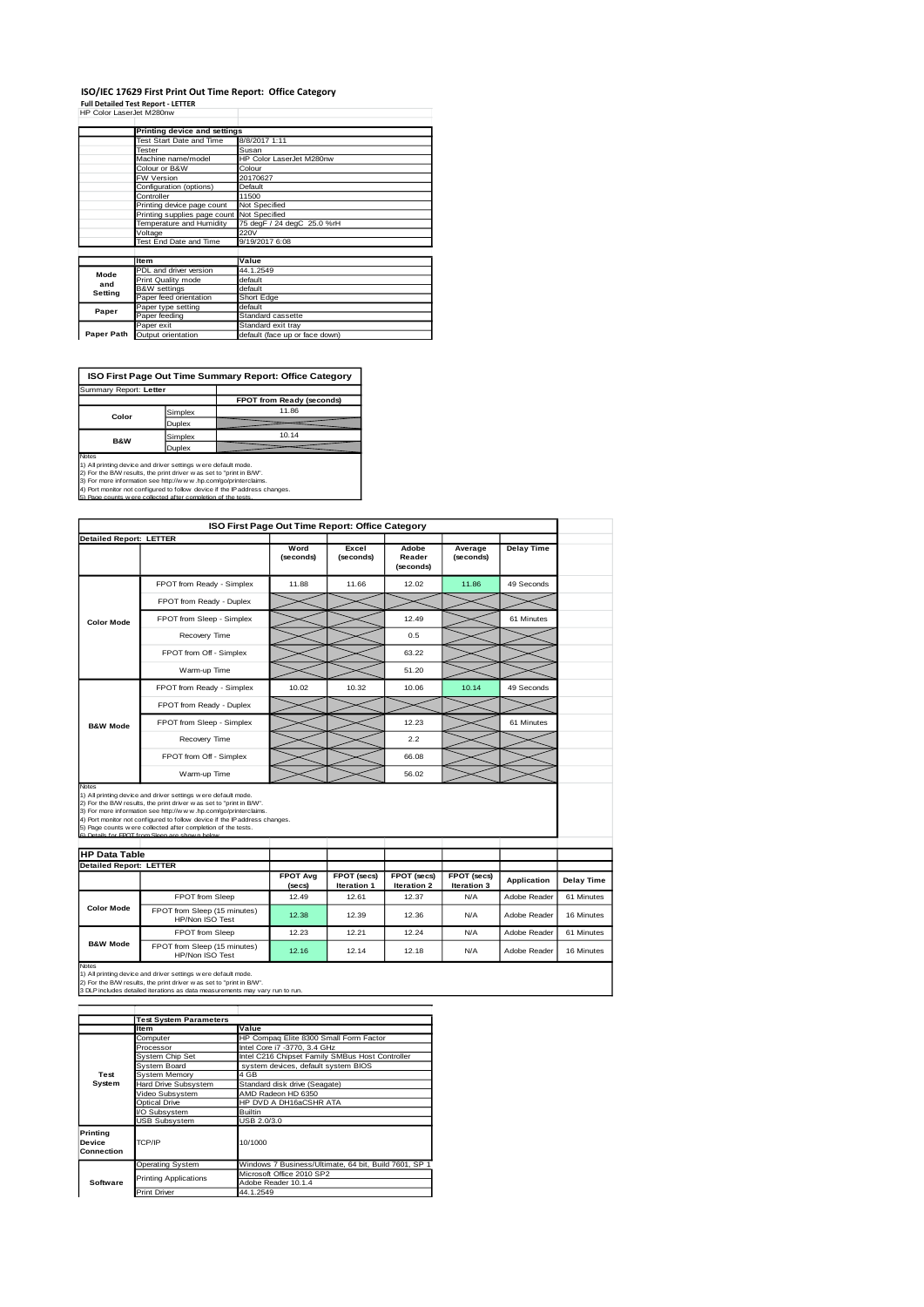## **ISO/IEC 17629 First Print Out Time Report: Office Category**

**Full Detailed Test Report - A4** HP Color LaserJet M280nw

|            | Printing device and settings               |                                |
|------------|--------------------------------------------|--------------------------------|
|            | <b>Test Start Date and Time</b>            | 8/8/2017 1:11                  |
|            | Tester                                     | Susan                          |
|            | Machine name/model                         | HP Color LaserJet M280nw       |
|            | Colour or B&W                              | Colour                         |
|            | <b>FW Version</b>                          | 20170627                       |
|            | Configuration (options)                    | Default                        |
|            | Controller                                 | 11500                          |
|            | Printing device page count                 | Not Specified                  |
|            | Printing supplies page count Not Specified |                                |
|            | Temperature and Humidity                   | 75 degF / 24 degC 25.0 %rH     |
|            | Voltage                                    | 220V                           |
|            | Test End Date and Time                     | 9/19/2017 6:08                 |
|            |                                            |                                |
|            | <b>Item</b>                                | Value                          |
| Mode       | PDL and driver version                     | 44.1.2549                      |
| and        | Print Quality mode                         | default                        |
| Setting    | <b>B&amp;W</b> settings                    | default                        |
|            | Paper feed orientation                     | Short Edge                     |
| Paper      | Paper type setting                         | default                        |
|            | Paper feeding                              | Standard cassette              |
|            | Paper exit                                 | Standard exit tray             |
| Paper Path | Output orientation                         | default (face up or face down) |

**ISO First Page Out Time Summary Report: Office Category**

| Summary Report: A4 |         |                           |
|--------------------|---------|---------------------------|
|                    |         | FPOT from Ready (seconds) |
| Colour             | Simplex | 11.95                     |
|                    | Duplex  |                           |
| <b>B&amp;W</b>     | Simplex | 10.48                     |
|                    | Duplex  |                           |

Notes<br>
Notes<br>
1) All primiting device and driver settings were default mode.<br>
2) For the BAW results, the print driver was as to "print in BAW".<br>
4) For more information see http://www.hp.com/go/printerciaims.<br>
4) Port mon

|                                                                                                                                                                                                                                                                                                                                                                                                                 | ISO First Page Out Time Report: Office Category |                           |                            |                                   |                            |                    |            |
|-----------------------------------------------------------------------------------------------------------------------------------------------------------------------------------------------------------------------------------------------------------------------------------------------------------------------------------------------------------------------------------------------------------------|-------------------------------------------------|---------------------------|----------------------------|-----------------------------------|----------------------------|--------------------|------------|
| <b>Detailed Report: A4</b>                                                                                                                                                                                                                                                                                                                                                                                      |                                                 |                           |                            |                                   |                            |                    |            |
|                                                                                                                                                                                                                                                                                                                                                                                                                 |                                                 | Word<br>(seconds)         | Excel<br>(seconds)         | Adobe<br>Reader<br>(seconds)      | Average<br>(seconds)       | <b>Delay Time</b>  |            |
|                                                                                                                                                                                                                                                                                                                                                                                                                 | FPOT from Ready - Simplex                       | 11.93                     | 11.70                      | 12.21                             | 11.95                      | 49 Seconds         |            |
|                                                                                                                                                                                                                                                                                                                                                                                                                 | FPOT from Ready - Duplex                        |                           |                            |                                   |                            |                    |            |
| <b>Color Mode</b>                                                                                                                                                                                                                                                                                                                                                                                               | FPOT from Sleep - Simplex                       |                           |                            | 12.66                             |                            | 61 Minutes         |            |
|                                                                                                                                                                                                                                                                                                                                                                                                                 | Recovery Time                                   |                           |                            | 0.4                               |                            |                    |            |
|                                                                                                                                                                                                                                                                                                                                                                                                                 | FPOT from Off - Simplex                         |                           |                            | 66.27                             |                            |                    |            |
|                                                                                                                                                                                                                                                                                                                                                                                                                 | Warm-up Time                                    |                           |                            | 54.06                             |                            |                    |            |
|                                                                                                                                                                                                                                                                                                                                                                                                                 | FPOT from Ready - Simplex                       | 10.68                     | 9.98                       | 10.77                             | 10.48                      | 49 Seconds         |            |
|                                                                                                                                                                                                                                                                                                                                                                                                                 | FPOT from Ready - Duplex                        |                           |                            |                                   |                            |                    |            |
| <b>B&amp;W Mode</b>                                                                                                                                                                                                                                                                                                                                                                                             | FPOT from Sleep - Simplex                       |                           |                            | 12.37                             |                            | 61 Minutes         |            |
|                                                                                                                                                                                                                                                                                                                                                                                                                 | Recovery Time                                   |                           |                            | 1.6                               |                            |                    |            |
|                                                                                                                                                                                                                                                                                                                                                                                                                 | FPOT from Off - Simplex                         |                           |                            | 68.06                             |                            |                    |            |
|                                                                                                                                                                                                                                                                                                                                                                                                                 | Warm-up Time                                    |                           |                            | 57.29                             |                            |                    |            |
| Notes<br>1) All printing device and driver settings were default mode.<br>2) For the B/W results, the print driver was set to "print in B/W".<br>3) For more information see http://www.hp.com/go/printerclaims.<br>4) Port monitor not configured to follow device if the IP address changes.<br>5) Page counts w ere collected after completion of the tests.<br>R) Detaile for EDOT from Sloop are chown hel |                                                 |                           |                            |                                   |                            |                    |            |
| <b>HP Data Table</b><br><b>Detailed Report: A4</b>                                                                                                                                                                                                                                                                                                                                                              |                                                 |                           |                            |                                   |                            |                    |            |
|                                                                                                                                                                                                                                                                                                                                                                                                                 |                                                 | <b>FPOT Avg</b><br>(secs) | FPOT (secs)<br>Iteration 1 | FPOT (secs)<br><b>Iteration 2</b> | FPOT (secs)<br>Iteration 3 | <b>Application</b> | Delay Time |
|                                                                                                                                                                                                                                                                                                                                                                                                                 | FPOT from Sleep                                 | 12.66                     | 12.61                      | 12.70                             | <b>N/A</b>                 | Adobe Reader       | 61 Minutes |
| <b>Color Mode</b>                                                                                                                                                                                                                                                                                                                                                                                               | FPOT from Sleep (15 minutes)<br>HP/Non ISO Test | 12.54                     | 12.56                      | 12.52                             | <b>N/A</b>                 | Adobe Reader       | 16 Minutes |
|                                                                                                                                                                                                                                                                                                                                                                                                                 | FPOT from Sleep                                 | 12.37                     | 12.33                      | 12.40                             | <b>N/A</b>                 | Adobe Reader       | 61 Minutes |
| <b>B&amp;W Mode</b>                                                                                                                                                                                                                                                                                                                                                                                             | FPOT from Sleep (15 minutes)                    | 12.35                     | 12.34                      | 12.36                             | <b>N/A</b>                 | Adobe Reader       | 16 Minutes |

Notes<br>1) All printing device and driver settings w ere default mode.<br>2) For the B/W results, the print driver w as set to "print in B/W".<br>3 DLP includes detailed iterations as data measurements may vary run to run.

|                                         | <b>Test System Parameters</b> |                                                       |  |  |  |
|-----------------------------------------|-------------------------------|-------------------------------------------------------|--|--|--|
|                                         | Item                          | Value                                                 |  |  |  |
|                                         | Computer                      | HP Compag Elite 8300 Small Form Factor                |  |  |  |
|                                         | Processor                     | Intel Core i7 -3770, 3.4 GHz                          |  |  |  |
|                                         | System Chip Set               | Intel C216 Chipset Family SMBus Host Controller       |  |  |  |
|                                         | System Board                  | system devices, default system BIOS                   |  |  |  |
| Test                                    | System Memory                 | 4 GB                                                  |  |  |  |
| System                                  | <b>Hard Drive Subsystem</b>   | Standard disk drive (Seagate)                         |  |  |  |
|                                         | Video Subsystem               | AMD Radeon HD 6350                                    |  |  |  |
|                                         | <b>Optical Drive</b>          | HP DVD A DH16aCSHR ATA                                |  |  |  |
|                                         | VO Subsystem                  | <b>Builtin</b>                                        |  |  |  |
|                                         | <b>USB Subsystem</b>          | USB 2.0/3.0                                           |  |  |  |
| <b>Printing</b><br>Device<br>Connection | TCP/IP                        | 10/1000                                               |  |  |  |
|                                         | <b>Operating System</b>       | Windows 7 Business/Ultimate, 64 bit, Build 7601, SP 1 |  |  |  |
|                                         |                               | Microsoft Office 2010 SP2                             |  |  |  |
| Software                                |                               | Adobe Reader 10.1.4                                   |  |  |  |
|                                         | <b>Print Driver</b>           | 44.1.2549                                             |  |  |  |
|                                         | <b>Printing Applications</b>  |                                                       |  |  |  |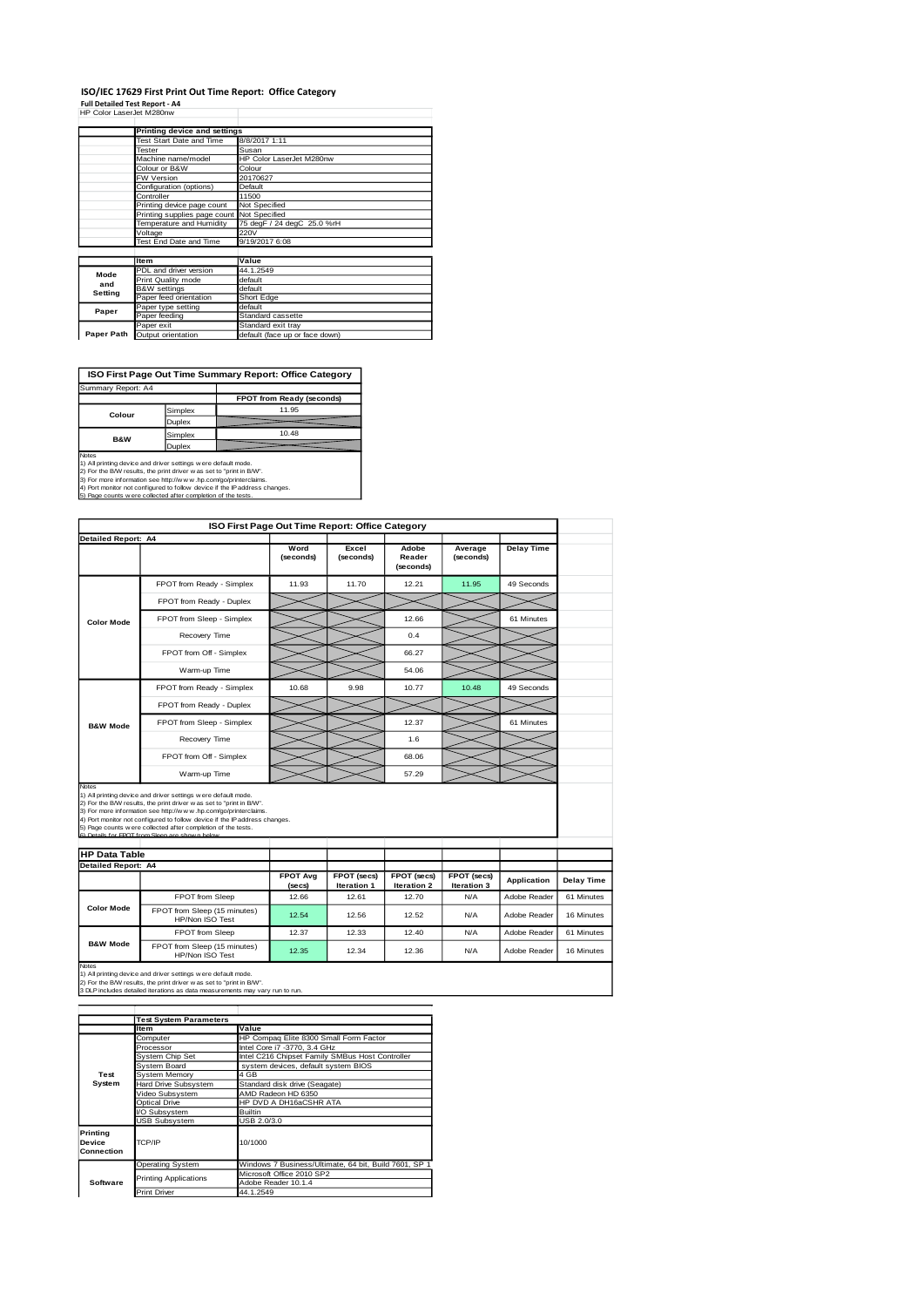#### **ISO/IEC 29183 Copy Productivity Report**

**Full Detailed Test Report - LETTER**

| HP Color LaserJet M280nw |                                         |                                             |
|--------------------------|-----------------------------------------|---------------------------------------------|
|                          |                                         |                                             |
|                          | <b>Machine Setup Information</b>        |                                             |
|                          | Test Start Date and Time 8/25/2017 1:48 |                                             |
|                          | Tester Gaogi                            |                                             |
|                          |                                         | Machine name/model HP Color LaserJet M280nw |
|                          | Colour or B&W Colour                    |                                             |

FW Version 20170627 Configuration (options) Not Specified

|           |                                         | Temperature and Humidity   75 degF / 24 degC 25.0 %rH   |
|-----------|-----------------------------------------|---------------------------------------------------------|
|           | Test End Date and Time: 9/21/2017 21:41 |                                                         |
|           |                                         |                                                         |
|           | Pre-set Item                            | <b>Pre-set Value</b>                                    |
|           | <b>Output Resolution Default</b>        |                                                         |
|           | Output Quality Default                  |                                                         |
| Mode      |                                         | Copying Mode Colour for Colour and B&W for B&W          |
|           | Auto Density Adjustment Default         |                                                         |
|           |                                         | Collating function Set in Control Panel                 |
| Paper     | Paper Sending Direction Default         |                                                         |
|           | Paper Type Setting Default              |                                                         |
| Paper     | Paper Feeding Tray 2                    |                                                         |
| Path      | Paper Exit Default                      |                                                         |
|           |                                         | Face Up Exit Default (face down)                        |
|           | <b>Fixing Capability Default</b>        |                                                         |
| Temporary | Image Quality Stability Default         |                                                         |
| Stop      | Capacity of Paper Default               |                                                         |
|           | Others None                             |                                                         |
|           |                                         |                                                         |
|           | Paper Manufacturer HP / Xerox           |                                                         |
|           |                                         | Paper Weight 20lb / 75 g/m2                             |
| Paper     | Paper Size Letter / A4                  |                                                         |
|           |                                         | Paper type/name HP Multipurpose Ultra White / HP Office |

| Summary Report: Letter |              |             |
|------------------------|--------------|-------------|
|                        |              |             |
|                        | <b>sFCOT</b> | sESAT (ipm) |
| Color                  | 13.8         | 22.3        |
| B&W                    | 10.9         | 22.4        |
| <b>Nloton</b>          |              |             |

Notes<br>First Copy Out and Copy Speed measured using ISO/IEC 29183, excludes first set of test<br>documents. For more information see http://w.w.w..hp.com/go/printerclaims. Exact speed varies depending on the system configuration and document.

Only Target A w as used, all test documents have the same Saturated throughput. Reference ISO/IEC29183:2010 Clause 5, Sections 5.3.1 and 5.3.2

| Detailed Report: LETTER |               |              |       |             |                |             |
|-------------------------|---------------|--------------|-------|-------------|----------------|-------------|
|                         |               |              |       | sEFTP (ipm) |                |             |
|                         | <b>Target</b> | sFCOT (secs) | 1copy | 1copy+30sec | 1copy+4minutes | sESAT (ipm) |
|                         | A<br>13.78    |              | 4.35  | 17.04       | 20.33          | 22.34       |
|                         |               |              |       | 13 sets     | 90 sets        |             |
|                         | B             |              |       |             |                |             |
| Color                   | C             |              |       |             |                |             |
|                         | D             |              |       |             |                |             |
|                         |               |              |       |             |                |             |
|                         | Average       | 13.8         | 4.4   | 17.0        | 20.3           | 22.3        |
|                         |               | A<br>10.92   | 5.49  | 18.08       | 20.56          | 22.36       |
|                         |               |              |       | 13 sets     | 92 sets        |             |
|                         | B             |              |       |             |                |             |
| <b>B&amp;W</b>          | C             |              |       |             |                |             |
|                         | D             |              |       |             |                |             |
|                         | Average       | 10.9         | 5.5   | 18.1        | 20.6           | 22.4        |
| <b>Notes</b>            |               |              |       |             |                |             |

Notes<br>First Copy Out and Copy Speed measured using ISO/IEC 29183, excludes first set of test documents. For more information see<br>http://w w w .hp.com/go/printerclaims. Exact speed varies depending on the system configurati Only Target A w as used, all test documents have the same Saturated throughput. Reference ISO/IEC29183:2010 Clause 5, Sections 5.3.1 and 5.3.2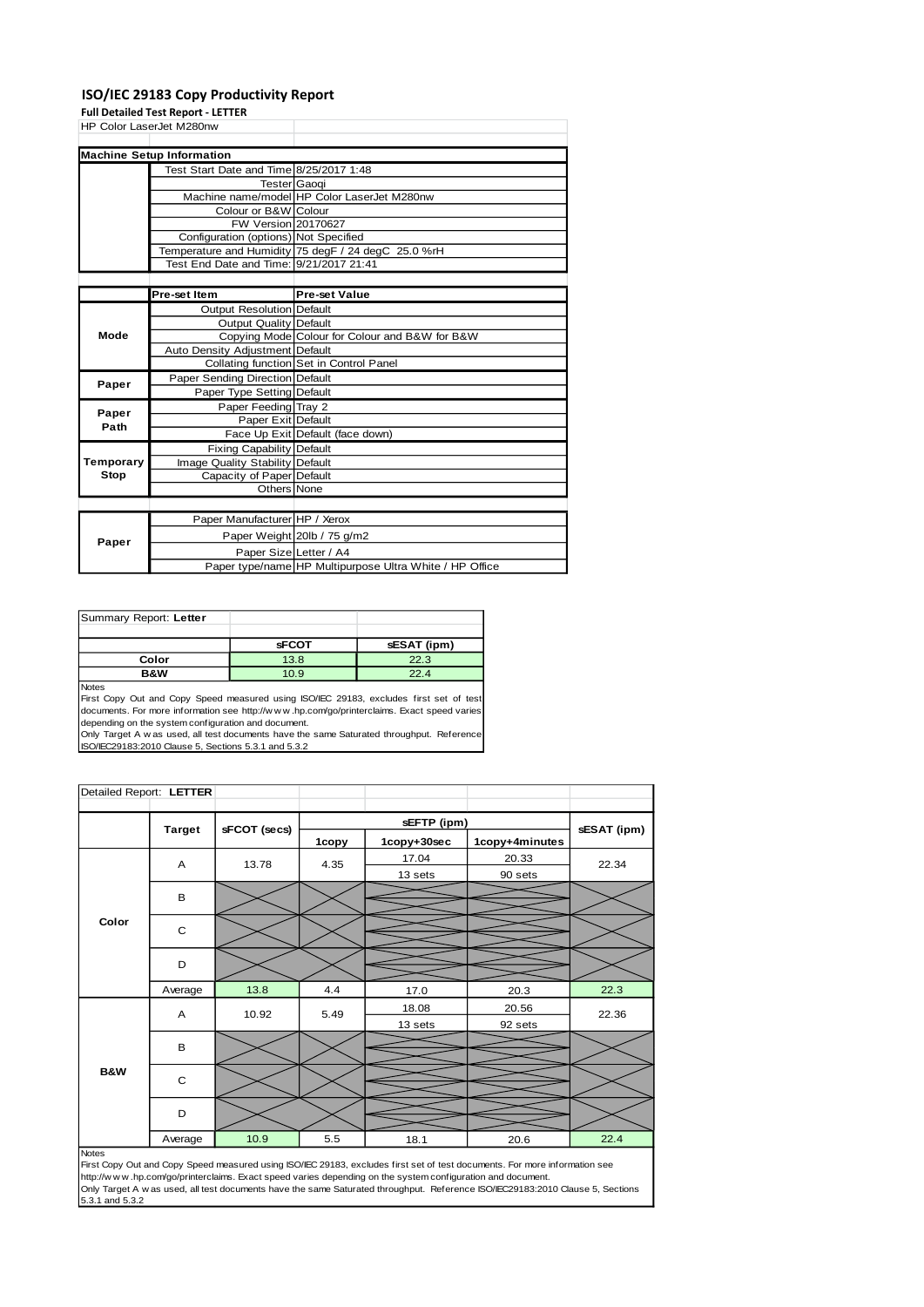#### **ISO/IEC 29183 Copy Productivity Report**

**Full Detailed Test Report - A4** HP Color LaserJet M280nw

| <b>TIF COIDI LASEIJEI IVIZOUIIW</b> |                                         |                                                     |
|-------------------------------------|-----------------------------------------|-----------------------------------------------------|
|                                     |                                         |                                                     |
|                                     | <b>Machine Setup Information</b>        |                                                     |
|                                     | Test Start Date and Time 8/25/2017 1:48 |                                                     |
|                                     | <b>Tester Gaogi</b>                     |                                                     |
|                                     |                                         | Machine name/model HP Color LaserJet M280nw         |
|                                     | Colour or B&W Colour                    |                                                     |
|                                     | FW Version 20170627                     |                                                     |
|                                     | Configuration (options) Not Specified   |                                                     |
|                                     |                                         | Temperature and Humidity 75 degF / 24 degC 25.0 %rH |
|                                     | Test End Date and Time: 9/21/2017 21:41 |                                                     |
|                                     |                                         |                                                     |

|               | <b>Pre-set Item</b>                    | <b>Pre-set Value</b>                                    |
|---------------|----------------------------------------|---------------------------------------------------------|
|               | <b>Output Resolution Default</b>       |                                                         |
|               | Output Quality Default                 |                                                         |
| Mode          |                                        | Copying Mode Colour for Colour and B&W for B&W          |
|               | Auto Density Adjustment Default        |                                                         |
|               |                                        | Collating function Set in Control Panel                 |
|               | <b>Paper Sending Direction Default</b> |                                                         |
| Paper         | Paper Type Setting Default             |                                                         |
|               | Paper Feeding Tray 2                   |                                                         |
| Paper<br>Path | Paper Exit Default                     |                                                         |
|               |                                        | Face Up Exit Default (face down)                        |
|               | <b>Fixing Capability Default</b>       |                                                         |
| Temporary     | Image Quality Stability Default        |                                                         |
| Stop          | Capacity of Paper Default              |                                                         |
|               | Others None                            |                                                         |
|               |                                        |                                                         |
|               | Paper Manufacturer HP / Xerox          |                                                         |
|               |                                        | Paper Weight 20lb / 75 g/m2                             |
| Paper         | Paper Size Letter / A4                 |                                                         |
|               |                                        | Paper type/name HP Multipurpose Ultra White / HP Office |

| Summary Report: A4 |              |             |
|--------------------|--------------|-------------|
|                    |              |             |
|                    | <b>sFCOT</b> | sESAT (ipm) |
| Colour             | 14.2         | 21.2        |
| B&W                | 11.2         | 21.2        |
| $N = 4 - 1$        |              |             |

Notes<br>First Copy Out and Copy Speed measured using ISO/IEC 29183, excludes first set of test<br>documents. For more information see http://w.w.w..hp.com/go/printerclaims. Exact speed varies depending on the system configuration and document.

Only Target A w as used, all test documents have the same Saturated throughput. Reference ISO/IEC29183:2010 Clause 5, Sections 5.3.1 and 5.3.2

| Detailed Report: A4 |               |              |       |             |                |             |
|---------------------|---------------|--------------|-------|-------------|----------------|-------------|
|                     | <b>Target</b> | sFCOT (secs) |       | sEFTP (ipm) |                | sESAT (ipm) |
|                     |               |              | 1copy | 1copy+30sec | 1copy+4minutes |             |
|                     | A             | 14.16        | 4.23  | 15.98       | 20.28          | 21.20       |
|                     |               |              |       | 12 sets     | 86 sets        |             |
|                     | B             |              |       |             |                |             |
| Colour              |               |              |       |             |                |             |
|                     | C             |              |       |             |                |             |
|                     |               |              |       |             |                |             |
|                     | D             |              |       |             |                |             |
|                     |               | 14.2         | 4.2   |             |                | 21.2        |
|                     | Average       |              |       | 16.0        | 20.3           |             |
|                     | A             | 11.23        | 5.34  | 17.03       | 20.50          | 21.18       |
|                     |               |              |       | 12 sets     | 86 sets        |             |
|                     | B             |              |       |             |                |             |
| B&W                 |               |              |       |             |                |             |
|                     | C             |              |       |             |                |             |
|                     | D             |              |       |             |                |             |
|                     | Average       | 11.2         | 5.3   | 17.0        | 20.5           | 21.2        |

First Copy Out and Copy Speed measured using ISO/IEC 29183, excludes first set of test documents. For more information see<br>http://w w w. hp.com/go/printerclaims. Exact speed varies depending on the system configuration and  $5.3.1$  and  $5.3.2$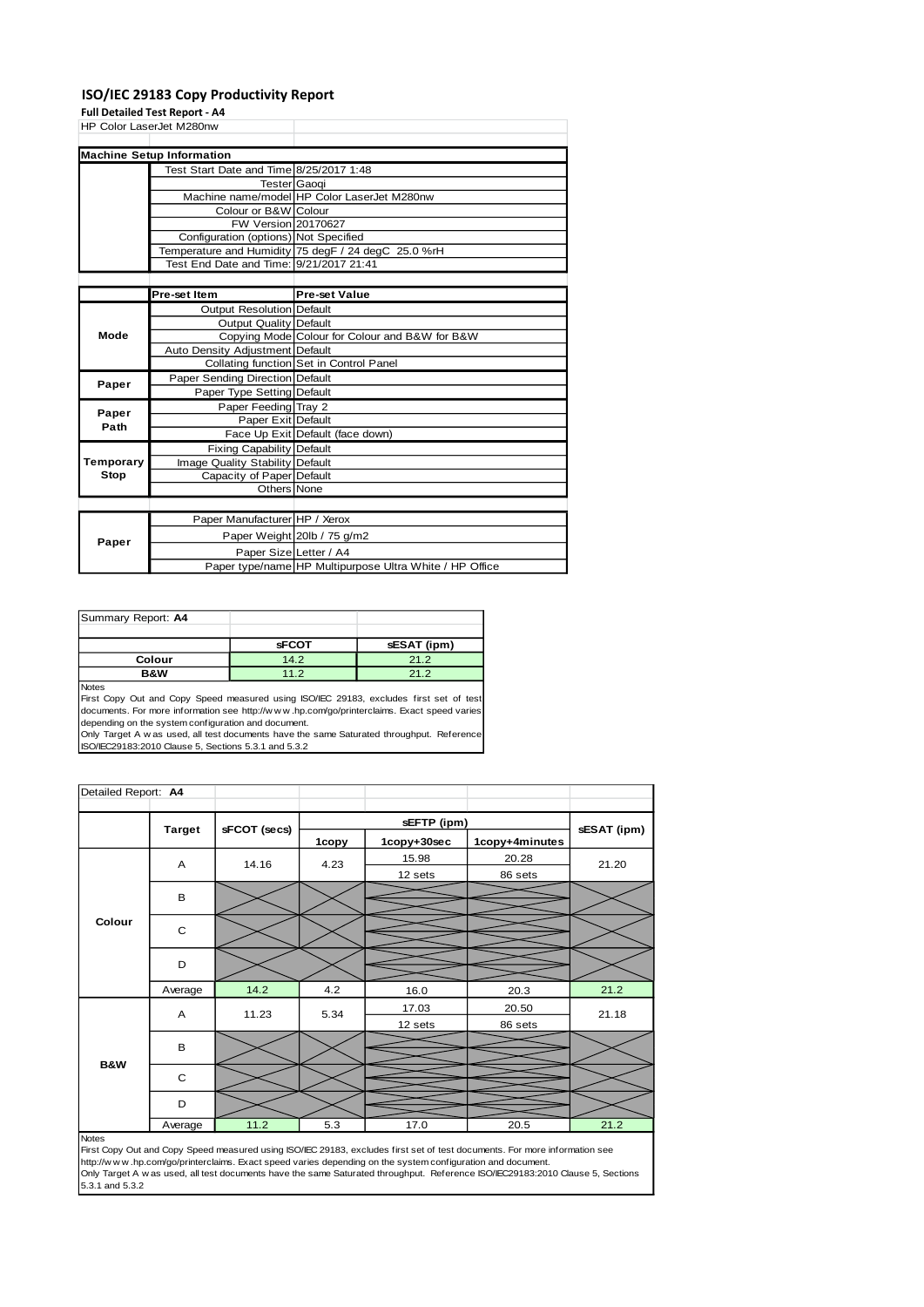# **ISO/IEC 24735 Copy Productivity Report**

**Full Detailed Test Report - LETTER**

| <b>Machine Setup Information</b>         |                                                                 |
|------------------------------------------|-----------------------------------------------------------------|
| Test Start Date and Time 8/24/2017 22:51 |                                                                 |
| Tester Gaoqi                             |                                                                 |
|                                          | Machine name/model HP Color LaserJet M280nw                     |
| Colour or B&W Colour                     |                                                                 |
| FW Version 20170627                      |                                                                 |
| Configuration (options) Not Specified    |                                                                 |
|                                          | Temperature and Humidity 75 degF / 24 degC 25.0 %rH             |
| Test End Date and Time: 9/20/2017 23:21  |                                                                 |
|                                          |                                                                 |
| <b>Pre-set Item</b>                      | <b>Pre-set Value</b>                                            |
| Output Resolution Default                |                                                                 |
| <b>Output Quality Default</b>            |                                                                 |
| Copying Mode Default                     |                                                                 |
| Auto Density Adjustment Default          |                                                                 |
|                                          | Collating function Activated (if not activated in default mode) |
| Paper Sending Direction Default          |                                                                 |
| Paper Type Setting Default               |                                                                 |
|                                          | Paper Feeding Standard cassette                                 |
|                                          | Paper Exit Standard exit tray                                   |
| Face Up Exit Default                     |                                                                 |
| Fixing Capability Default                |                                                                 |
| Image Quality Stability Default          |                                                                 |
| Capacity of Paper Default                |                                                                 |
|                                          | Others Default                                                  |
|                                          |                                                                 |
| Paper Manufacturer HP / Xerox            |                                                                 |
|                                          | Paper Weight 20lb / 75 g/m2                                     |
| Paper Size Letter / A4                   |                                                                 |

| Detailed Report: LETTER<br>FSOT (secs)<br>Copying |                |                 |                |                   |
|---------------------------------------------------|----------------|-----------------|----------------|-------------------|
|                                                   |                |                 |                |                   |
|                                                   |                | EFTP (ipm)      |                | <b>ESAT (ipm)</b> |
| 1 set only<br><b>Mode</b>                         | 1 set only     | $1$ set + 30sec | 1 set + $4min$ | $1$ set + 30sec   |
|                                                   | 10.65          | 17.65           | 19.57          | 22.40             |
|                                                   | $(1$ set)      | 4 sets          | 24 sets        |                   |
|                                                   |                |                 |                |                   |
|                                                   | ( 1 set )      |                 |                |                   |
|                                                   |                |                 |                |                   |
|                                                   | $1$ set)       |                 |                |                   |
|                                                   | 11.86          | 18.31           | 20.36          | 22.38             |
|                                                   |                | 4 sets          | 24 sets        |                   |
|                                                   |                |                 |                |                   |
|                                                   |                |                 |                |                   |
|                                                   |                |                 |                |                   |
|                                                   | 22.53<br>20.23 |                 |                |                   |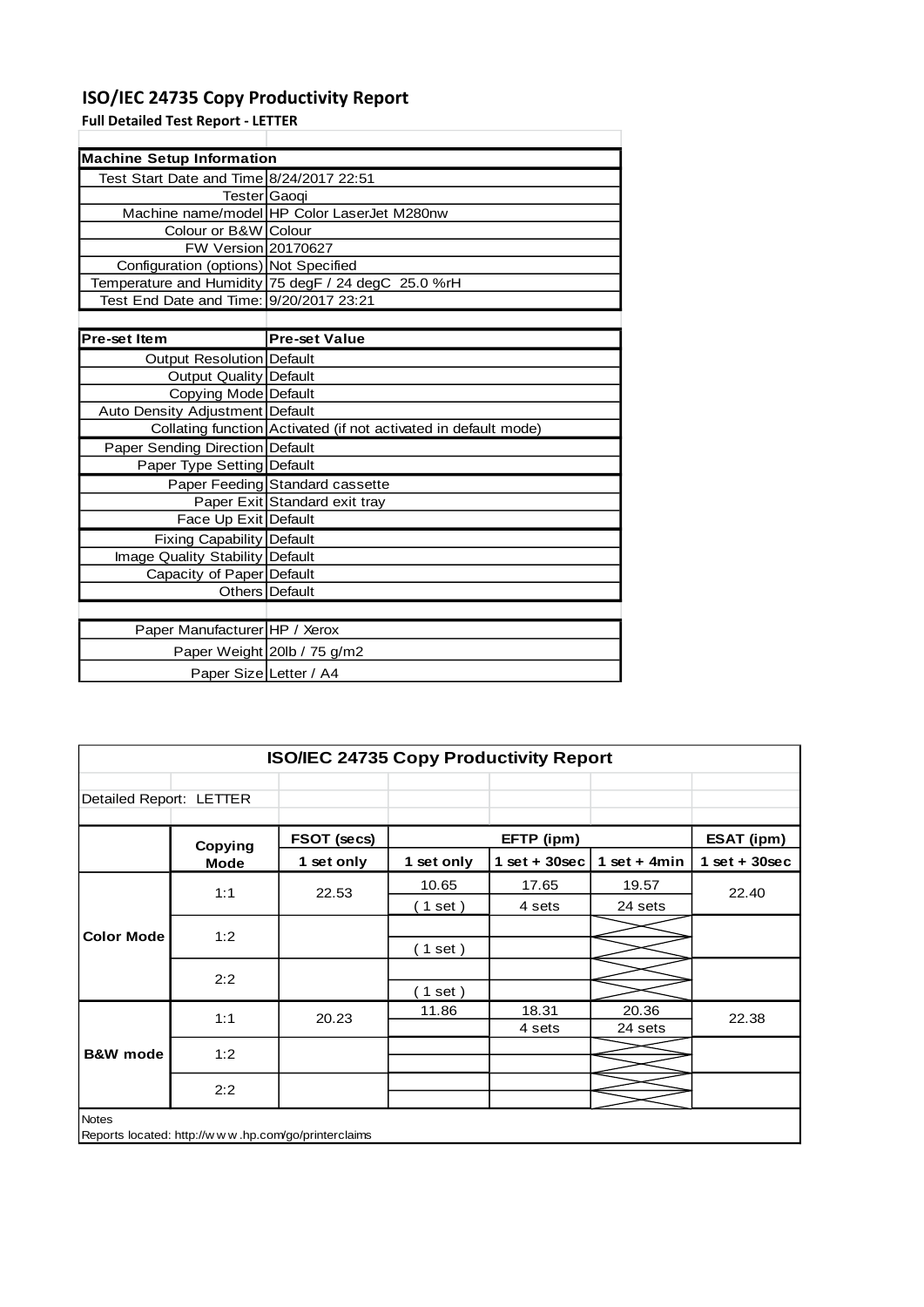# **ISO/IEC 24735 Copy Productivity Report**

**Full Detailed Test Report - A4**

| <b>Machine Setup Information</b>         |                                                                 |
|------------------------------------------|-----------------------------------------------------------------|
| Test Start Date and Time 8/24/2017 22:51 |                                                                 |
| Tester Gaoqi                             |                                                                 |
|                                          | Machine name/model HP Color LaserJet M280nw                     |
| Colour or B&W Colour                     |                                                                 |
| FW Version 20170627                      |                                                                 |
| Configuration (options) Not Specified    |                                                                 |
|                                          | Temperature and Humidity 75 degF / 24 degC 25.0 %rH             |
| Test End Date and Time: 9/20/2017 23:21  |                                                                 |
|                                          |                                                                 |
| <b>Pre-set Item</b>                      | <b>Pre-set Value</b>                                            |
| Output Resolution Default                |                                                                 |
| <b>Output Quality Default</b>            |                                                                 |
| Copying Mode Default                     |                                                                 |
| Auto Density Adjustment Default          |                                                                 |
|                                          | Collating function Activated (if not activated in default mode) |
| Paper Sending Direction Default          |                                                                 |
| Paper Type Setting Default               |                                                                 |
|                                          | Paper Feeding Standard cassette                                 |
|                                          | Paper Exit Standard exit tray                                   |
| Face Up Exit Default                     |                                                                 |
| <b>Fixing Capability Default</b>         |                                                                 |
| Image Quality Stability Default          |                                                                 |
| Capacity of Paper Default                |                                                                 |
|                                          | Others Default                                                  |
|                                          |                                                                 |
| Paper Manufacturer HP / Xerox            |                                                                 |
|                                          | Paper Weight 20lb / 75 g/m2                                     |
| Paper Size Letter / A4                   |                                                                 |

|                              | <b>ISO/IEC 24735 Copy Productivity Report</b>       |             |                          |                 |                |                   |       |       |  |
|------------------------------|-----------------------------------------------------|-------------|--------------------------|-----------------|----------------|-------------------|-------|-------|--|
| Detailed Report: A4          |                                                     |             |                          |                 |                |                   |       |       |  |
|                              | Copying                                             | FSOT (secs) |                          | EFTP (ipm)      |                | <b>ESAT (ipm)</b> |       |       |  |
|                              | <b>Mode</b>                                         | 1 set only  | 1 set only               | $1$ set + 30sec | 1 set + $4min$ | $1$ set + 30sec   |       |       |  |
| <b>Colour</b><br><b>Mode</b> | 1:1                                                 | 22.79       | 10.52                    | 16.92           | 19.73          | 21.20             |       |       |  |
|                              |                                                     |             | $\left( 1$ set $\right)$ | 4 sets          | 23 sets        |                   |       |       |  |
|                              | 1:2                                                 |             |                          |                 |                |                   |       |       |  |
|                              |                                                     |             | (1 set)                  |                 |                |                   |       |       |  |
|                              | 2:2                                                 |             |                          |                 |                |                   |       |       |  |
|                              |                                                     |             | $1$ set)                 |                 |                |                   |       |       |  |
|                              |                                                     |             | 1:1                      | 20.96           | 11.45          | 17.48             | 20.31 | 21.22 |  |
|                              |                                                     |             |                          | 4 sets          | 23 sets        |                   |       |       |  |
| <b>B&amp;W</b> mode          | 1:2                                                 |             |                          |                 |                |                   |       |       |  |
|                              |                                                     |             |                          |                 |                |                   |       |       |  |
|                              | 2:2                                                 |             |                          |                 |                |                   |       |       |  |
| <b>Notes</b>                 | Reports located: http://www.hp.com/go/printerclaims |             |                          |                 |                |                   |       |       |  |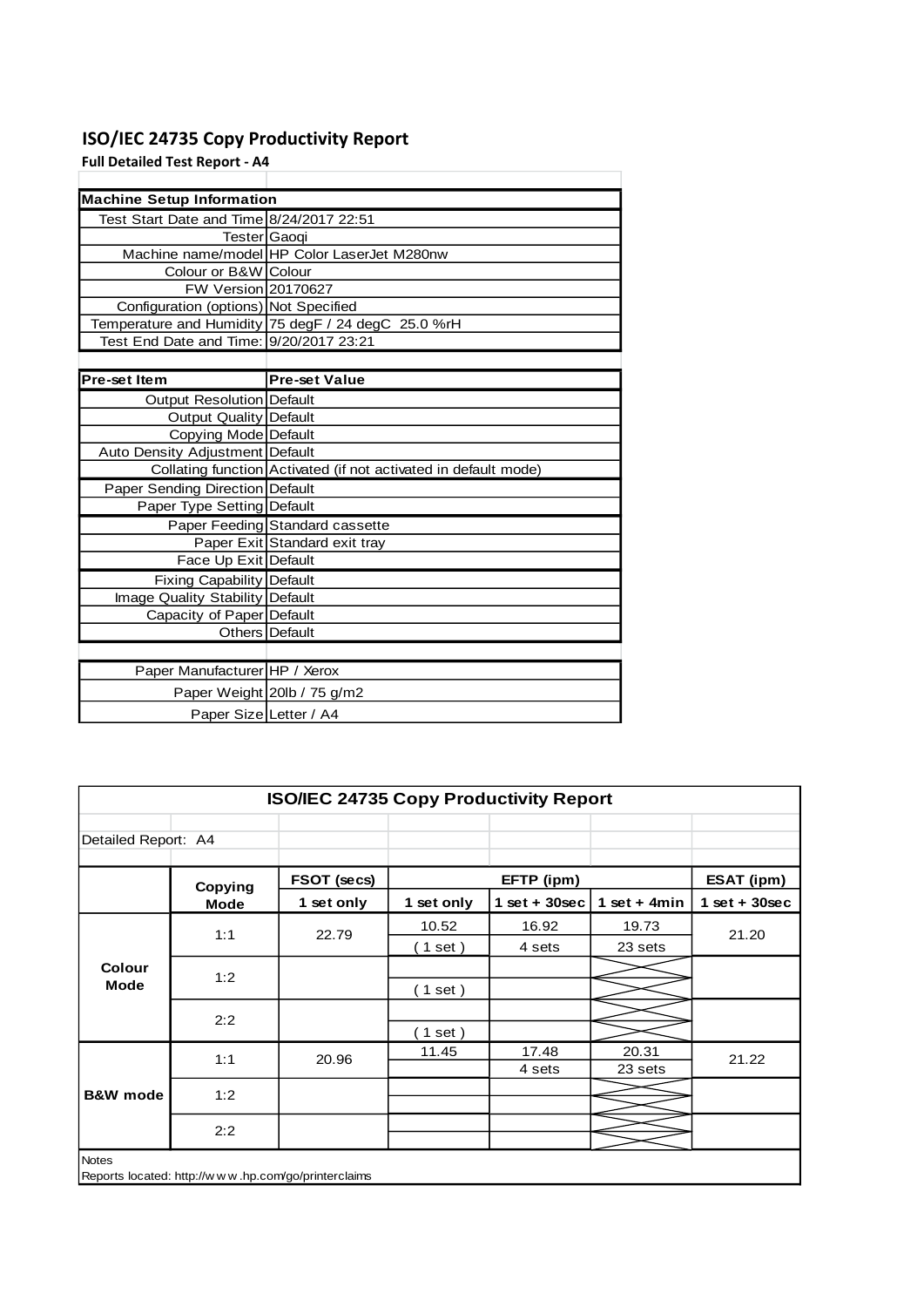# **ISO/IEC 17991 Scanning Productivity Report Full Detailed Test Report - LETTER**

|            | <b>Machine Setup Information</b> |                                          |
|------------|----------------------------------|------------------------------------------|
|            | Test Start Date and Time         | 9/21/2017 2:22                           |
|            | <b>Tester</b>                    | Gaoqi                                    |
|            | Machine name/model               | HP Color LaserJet M280nw                 |
|            | Colour or B&W                    | Colour                                   |
|            | Configuration (options)          | Default                                  |
|            | Temperature and Humidity         | 75 degF / 24 degC 25.0 %rH               |
|            | Voltage                          | 220V                                     |
|            | Test End Date and Time           | 9/21/2017 3:39                           |
|            |                                  |                                          |
|            | <b>Preset Item</b>               | <b>Preset Value</b>                      |
|            | Scanning resolution              | default (200 dpi)                        |
|            | Colour or grey scale/B&W         | default (colour)                         |
| Mode       | Duplex / simplex                 | default (simplex)                        |
| and        | Original page size               | default (A4)                             |
| Setting    | Paper feed orientation           | default (long edge)                      |
|            | Scan destination                 | default (shared network)                 |
|            | Storing File Type                | default (PDF-multi)                      |
|            | Auto scan quality adjustment     | default (factory preset default setting) |
| <b>ADF</b> | Paper feed direction             | default (long edge)                      |
|            | Output orientation               | default                                  |
| Paper-path | Scanning unit                    | default (duplex ADF)                     |

#### **ISO/IEC 17991 - Scan Summary Report: ADF Productivity Measurement**

| <b>Summary Report: Letter</b>         |                        |                      |                           |                        |  |  |  |
|---------------------------------------|------------------------|----------------------|---------------------------|------------------------|--|--|--|
|                                       |                        | <b>Scanning Mode</b> | <b>Measurement result</b> |                        |  |  |  |
|                                       | File format<br>version | Resolution           | Scanning<br>side          | scESAT 30secA<br>(ipm) |  |  |  |
| Colour                                | PDF                    | 150                  | single sided              | 23.33                  |  |  |  |
|                                       |                        |                      | double sided              | 0.00                   |  |  |  |
| B&W                                   | PDF                    | 150                  | single sided              | 27.73                  |  |  |  |
|                                       |                        |                      | double sided              | 0.00                   |  |  |  |
| <b>Notes</b><br>the state of the con- |                        |                      |                           |                        |  |  |  |

Notes 1) For more information see http://w w w .hp.com/go/printerclaims. 2) For the B/W results, the device scan setting is set to "Scan in B/W".

| ISO/IEC 17991 - Scan Summary Report: Network Folder Productivity Measurement          |                        |            |                  |                        |                             |                            |  |  |  |
|---------------------------------------------------------------------------------------|------------------------|------------|------------------|------------------------|-----------------------------|----------------------------|--|--|--|
| <b>Summary Report: Letter</b>                                                         |                        |            |                  |                        |                             |                            |  |  |  |
| <b>Scanning Mode</b><br><b>Measurement result</b>                                     |                        |            |                  |                        |                             |                            |  |  |  |
|                                                                                       | File format<br>version | Resolution | Scanning<br>side | scEFTP 30secF<br>(ipm) | File size 30secF<br>(Mbyte) | Number of<br>Sets (30secF) |  |  |  |
| Colour                                                                                | PDF<br>150             |            | single sided     | 22.06                  | 2.41                        | 4.00                       |  |  |  |
|                                                                                       |                        |            | double sided     | 0.00                   | 3.31                        |                            |  |  |  |
| <b>B&amp;W</b>                                                                        | PDF                    | 150        | single sided     | 26.08                  |                             | 5.00                       |  |  |  |
|                                                                                       |                        |            | double sided     | 0.00                   |                             |                            |  |  |  |
| Notes<br>4) For access information one beauthorities and the accelerate design of the |                        |            |                  |                        |                             |                            |  |  |  |

1) For more information see http://w w w .hp.com/go/printerclaims. 2) For the B/W results, the device scan setting is set to "Scan in B/W".

| ISO/IEC 17991 - Scan Full Report: ADF Productivity Measurement |     |     |              |                       |                                           |       |  |  |  |
|----------------------------------------------------------------|-----|-----|--------------|-----------------------|-------------------------------------------|-------|--|--|--|
| <b>Summary Report: Letter</b>                                  |     |     |              |                       |                                           |       |  |  |  |
| <b>Scanning Mode</b><br><b>Measurement result</b>              |     |     |              |                       |                                           |       |  |  |  |
| File format<br>Scanning<br>Resolution<br>side<br>version       |     |     |              | scEETP 1setA<br>(ipm) | (ipm)                                     | (ipm) |  |  |  |
| Colour                                                         | PDF |     | single sided | 18.36                 | 22.09                                     | 23.33 |  |  |  |
|                                                                |     | 150 | double sided | 0.00                  | scEFTP 30secA scESAT 30secA<br>26.13<br>O |       |  |  |  |
| <b>B&amp;W</b>                                                 | PDF | 150 | single sided | 21.18                 |                                           | 27.73 |  |  |  |
|                                                                |     |     | double sided | 0.00                  |                                           |       |  |  |  |
| <b>Notes</b>                                                   |     |     |              |                       |                                           |       |  |  |  |

Notes 1) For more information see http://w w w .hp.com/go/printerclaims. 2) For the B/W results, the device scan setting is set to "Scan in B/W".

**ISO/IEC 17991 - Scan Full Report: Network Folder Productivity Measurement**

| <b>Summary Report: Letter</b> |                        |            |                  |                           |       |                                           |                               |  |  |
|-------------------------------|------------------------|------------|------------------|---------------------------|-------|-------------------------------------------|-------------------------------|--|--|
|                               | <b>Scanning Mode</b>   |            |                  | <b>Measurement result</b> |       |                                           |                               |  |  |
|                               | File format<br>version | Resolution | Scanning<br>side | scEFTP 1setF<br>(ipm)     | (ipm) | scEFTP 30secF File size 30secF<br>(Mbyte) | Number of<br>Sets<br>(30secF) |  |  |
| Colour                        | PDF                    | 150        | single sided     | 19.23                     | 22.06 | 2.41                                      |                               |  |  |
|                               |                        |            | double sided     | 0.00                      | 0.00  |                                           |                               |  |  |
| <b>B&amp;W</b>                | PDF                    | 150        | single sided     | 21.81                     | 26.08 | 3.31                                      |                               |  |  |
|                               |                        |            |                  | 0.00                      | 0.00  |                                           |                               |  |  |
| <b>Notes</b>                  |                        |            |                  |                           |       |                                           |                               |  |  |

Notes 1) For more information see http://w w w .hp.com/go/printerclaims. 2) For the B/W results, the device scan setting is set to "Scan in B/W".

|                      | <b>Test System Parameters</b> |                                                       |  |  |
|----------------------|-------------------------------|-------------------------------------------------------|--|--|
|                      | Item                          | Value                                                 |  |  |
|                      | Computer name                 | HP Compag Elite 8300 Small Form Factor                |  |  |
|                      | Processor                     | Intel Core i7 -3770, 3.4 GHz                          |  |  |
|                      | System Chip Set               | Intel C216 Chipset Family SMBus Host Controller       |  |  |
|                      | System Board                  | System devices, default system BIOS                   |  |  |
|                      | <b>System Memory</b>          | 4 GB                                                  |  |  |
| System               | Hard Drive Subsystem          | Standard disk drive (Seagate)                         |  |  |
|                      | Video Subsystem               | AMD Radeon HD 6350                                    |  |  |
|                      | <b>Optical Drive</b>          | HP DVD A DH16aCSHR ATA                                |  |  |
|                      | <b>VO Subsystem</b>           | <b>Builtin</b>                                        |  |  |
|                      | <b>USB Subsystem</b>          | USB 2.0/3.0                                           |  |  |
|                      | <b>Operating System</b>       | Windows 7 Business/Ultimate, 64 bit, Build 7601, SP 1 |  |  |
|                      | Location of network folder    | PC.                                                   |  |  |
|                      | Internet Protocol             | IP <sub>v4</sub>                                      |  |  |
| Scanning             | <b>Transfer Protocol</b>      | <b>SMB</b>                                            |  |  |
| Device<br>Connection | Hub                           | Trendnet Router and Gbit Switch                       |  |  |
|                      | Network Speed                 | TCP 10/1000 Mbit Ethemet                              |  |  |
|                      | <b>Connetion Cable</b>        | Cat6 Straight cable                                   |  |  |
|                      | Wireless router               | No use                                                |  |  |
|                      | Others                        | No use                                                |  |  |